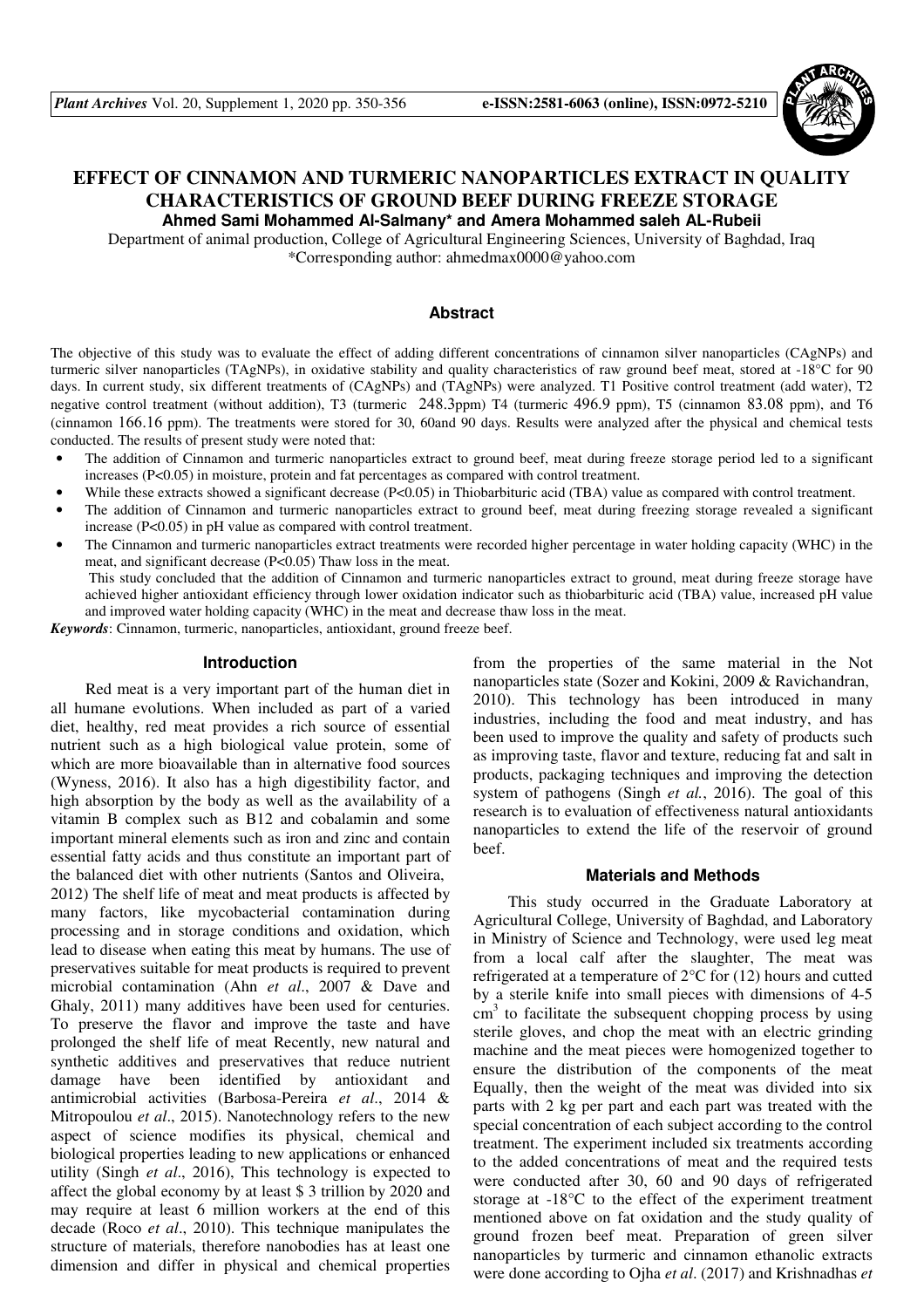*al*. (2017) with some adjustment Five ml of each extract was sprayed into 95 ml of 10 mM silver nitrate  $AgNO<sub>3</sub>$  solution (which prepared by dissolving  $1.69$  g AgNO<sub>3</sub> into 1 L dionized water) separately dropwise with a flow rate of 0.2 ml/min under ultrasonic conditions, with an ultrasonic power of 100 W and a frequency of 42 kHz. After sonication for 20 min were stirred the solutions at 800 rpm at 25°C for 30 min, then kept in dark bottles at 25°C for 24 h. After 24 h the reaction mixture was purified by centrifugation for 10 min at 10000 rpm to get clear supernatant. were stored The final colloid samples in dark bottles at 4°C. During 48 hours the color of solutions were changed from clear Yellowish orange to greenish yellow for turmeric silver nanoparticles (TAgNPs) and from Light brown to reddish brown for cinnamon silver nanoparticles (CAgNPs), this change in color indicates the formation of silver nanoparticles (AgNPs). Was used SEM (Scanning electron microscopy) to describe the size and morphology of nanoparticles, according to a method Dimitrijevic *et al*. (2013), were used XRD (X-ray Diffraction) is a technique to determine the phase composition of a sample, crystal structure, texture or orientation In silver nanoparticles, the XRD gives nature and purity of the particles (Bindhu and Umadevi, 2013) were used Zeta potential analyzer to determine the stability of synthesized nanoparticles were used SAS data analysis to study the effect of different transactions on the qualities studied according to a complete random design (CRD) for each period and compared the moral differences between averages to the Duncan multi-border test.

#### **Results and Discussion**

 The results of SEM analysis showed the particles are spherical in shape, with nanometer in size for TAgNPs and CAgNPs (figures 1). Large nanoparticles were seen due to aggregation. This aggregation took place due to the presence of cell components on the surface of nanoparticles and acts as capping agent (Helen and Rani, 2015). This result is agree with Surega, (2015) SEM determination showed the formation of AgNPs, which were well dispersed and the aggregation of the particles could be seen (Rajoriya, 2017).



**A:** SEM image showed the shape and size of TAgNPs nanoparticles.



**B:** SEM image showed the shape and size of CAgNPs nanoparticles.

### **Fig. 1 :** SEM image

## **X-ray diffractometer (XRD)**

 The X-ray diffraction (XRD). In figure (2) recorded four obvious diffraction peaks at 2θ values 38.43, 43.79, 64.78, 76.90 for CAgNPs and 76.90, 64.78, 43.79, 38.18 for TAgNPs which were corresponded to 111, 200, 220 and 311 planes of silver, the XRD pattern showed the AgNPs formed by the reduction of Ag+ ions using turmeric and cinnamon extracts are naturally crystalline. Some of unassigned peaks were observed, it may be due to the bio-organic phase/ metalloproteins occurs on the surface of silver nanoparticles (Saware *et al*., 2014). Or it may be due to the fewer biomolecules of stabilizing agents such as enzymes or proteins in the plant extract (Anuj and Ishnava, 2013). This result is agree with Gurunathan *et al.* (2015)



**B:** The XRD pattern of TAgNPs**. Fig. 2 :** The XRD pattern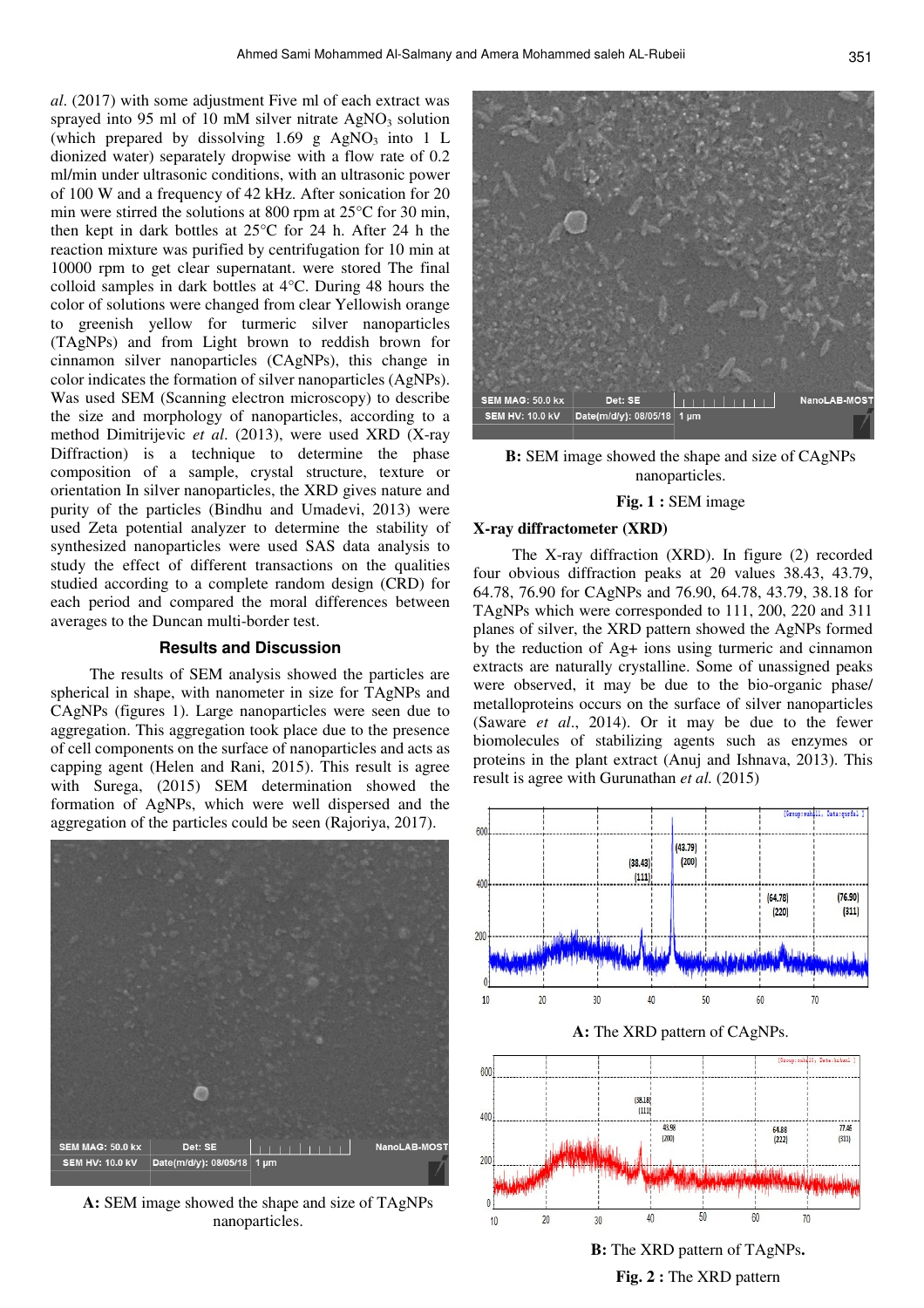### **Zeta potential analysis**

 The results of zeta potential values of the synthesized nanoparticles were -25.25 mV for TAgNPs and -29.67 mV for CAgNPs (figures 3). Zeta potential is a key indicator of the stability of colloidal dispersions. The magnitude of the zeta potential indicates the degree of electrostatic repulsion between adjacent, similarly charged particles in dispersion generally, the zeta potential of the nanoparticles should be either highest than +30 mV or lower than -30 mV (Shaban *et al*., 2014; Samy, 2016). So from these results, TNPs showed stability while the rest nanoparticles were very near from normal stability range. This finding is agreed with Surega, (2015), both turmeric and cinnamon extracts have been successfully applied in our environmentally benign production of AgNPs. Generally, natural extracts contain a large number of biologically active components, many of which can be responsible for the reduction of silver ions as well as for the stabilization of the obtained nanoparticles.



**A :** the zeta potential value of CAgNPs







# **Chemical composition of ground beef meat, stored by freezing:**

### **Moisture percentage:**

Table 1 shows the effect of the interaction between different treatments and the storage period by freezing in the moisture percent of frozen ground beef, in this table show significant increase (P<0.05) in the moisture percent in T4 (Turmeric 496.9 ppm) it has recorded the highest percent of moisture (74.26%) in the storage period of 30 day, as compared with treatment T2 Negative control treatment (without addition) which gave the lowest moisture percent that reached 70.84% in the period of 90 days of storage,

There were varying differences between treatments and different storage periods.

 Several studies showed that the addition of medicinal plants or plant extracts to meat increases moisture content, The active substances in natural nanoparticle extracts have a role in preserving cell membranes The oxidative damage that occurs in the fat of these membranes and thus maintain the content of moisture and nutritional value (Arora, 2000), This result agrees with several studies that indicated the higher moisture percentage when adding some medicinal plants or their extracts Muhammad and Al-Rubeii (2018).

**Table 1 :** The effect of the interaction between different treatments and the period of storage by freeze in the moisture percentage of ground beef (mean  $\pm$  SE)

| <b>Treatments</b> | Period of freeze storage/day                                                    |    |                                                           |
|-------------------|---------------------------------------------------------------------------------|----|-----------------------------------------------------------|
|                   | 30                                                                              | 60 | 90                                                        |
| $T_1$             | d 73.67±0.083 $ g 71.98 \pm 0.128$ j 70.84±0.132                                |    |                                                           |
| $T_{2}$           | e $73.21 \pm 0.078$ i $71.37 \pm 0.133$ k $70.35 \pm 0.067$                     |    |                                                           |
| $T_3$             | a 74.26±0.164 e 73.04±0.075 h 71.60±0.087                                       |    |                                                           |
| T <sub>4</sub>    | bc 74.03±0.123 g 72.12±0.093 ih 71.43±0.075                                     |    |                                                           |
| $T_5$             | ba 74.18±0.131 $\left  \frac{g}{22.13}$ ±0.086 $\left  \frac{1}{171.35}$ ±0.098 |    |                                                           |
| T <sub>6</sub>    |                                                                                 |    | c 73.89±0.064   $\frac{1}{2}$ 72.42±0.075   i 71.36±0.062 |

The averages that carries different letters are significantly different (P<0.05) among them.

• T1 Positive control treatment (add water), T2 Negative control treatment (without addition), T3 (Turmeric  $248.3$ ppm), T4 (Turmeric  $496.9$ ppm), T5 (cinnamon 83.08 ppm), T6 (cinnamon 166.16 ppm).

#### **Protein percentage**

Table 2 explained the effect of the interaction between different treatments and the period of storage by freezing in the protein percent of frozen ground beef. in this table show significant increase  $(P<0.05)$  in the protein percent in T5 (cinnamon 83.08 ppm), it has recorded the highest percent of protein 18.45, 19.24 and 19.71% in the storage period of 30, 60 and 90 day, as compared with treatment T1 Positive control treatment (add water) which gave the lowest protein percent that reached 17.11, 17.45 and 18.41 % in the period of 30, 60 and 90 days of storage, There were varying differences between treatments and different storage periods.

Abdullah *et al*. (2017) indicate in his study when adding two concentrations of cinnamon extract (2 , 4%) by spraying and dipping methods to ground meat from Awassi lambs at one year age to significant increase of protein percent in the treatment (4% immersion), Soltanizadeh *et al*., (2015) showed the protein percent value was increased with increase period of storage and increased concentration of addition materials, this agree with Muhammad and Al-Rubeii (2018). **Table 2 :** The effect of the interaction between different treatments and the period of storage by freeze in the Protein percentage of ground beef (mean  $+$  SE) $\cdot$ 

| <b>Treatments</b> | Period of freeze storage/day                           |    |                                             |
|-------------------|--------------------------------------------------------|----|---------------------------------------------|
|                   | 30                                                     | 60 | 90                                          |
| $\mathbf{T}_1$    |                                                        |    | h 17.11±0.152 gf 17.45±0.092 ed 18.41±0.185 |
| $\mathbf{T}_2$    | gh 17.17±0.139 f 17.55±0.074 ed 18.42±0.111            |    |                                             |
| $T_3$             | ed 18.41±0.182 d 18.51±0.194 cb 18.93±0.073            |    |                                             |
| $\mathbf{T}_4$    |                                                        |    | e 18.11±0.064 cd 18.64±0.088 cb 18.92±0.195 |
| $T_5$             | ed $18.30\pm0.095$ a $19.66\pm0.182$ a $19.82\pm0.088$ |    |                                             |
| $T_6$             | ed $18.45\pm0.130$ b $19.24\pm0.090$ a $19.71\pm0.104$ |    |                                             |

The averages that carries different letters are significantly different (P<0.05) among them.

• T1 Positive control treatment (add water), T2 Negative control treatment (without addition), T3 (Turmeric 248.3ppm), T4 (Turmeric 496.9 ppm), T5 (cinnamon 83.08 ppm ) , T6 (cinnamon 166.16 ppm).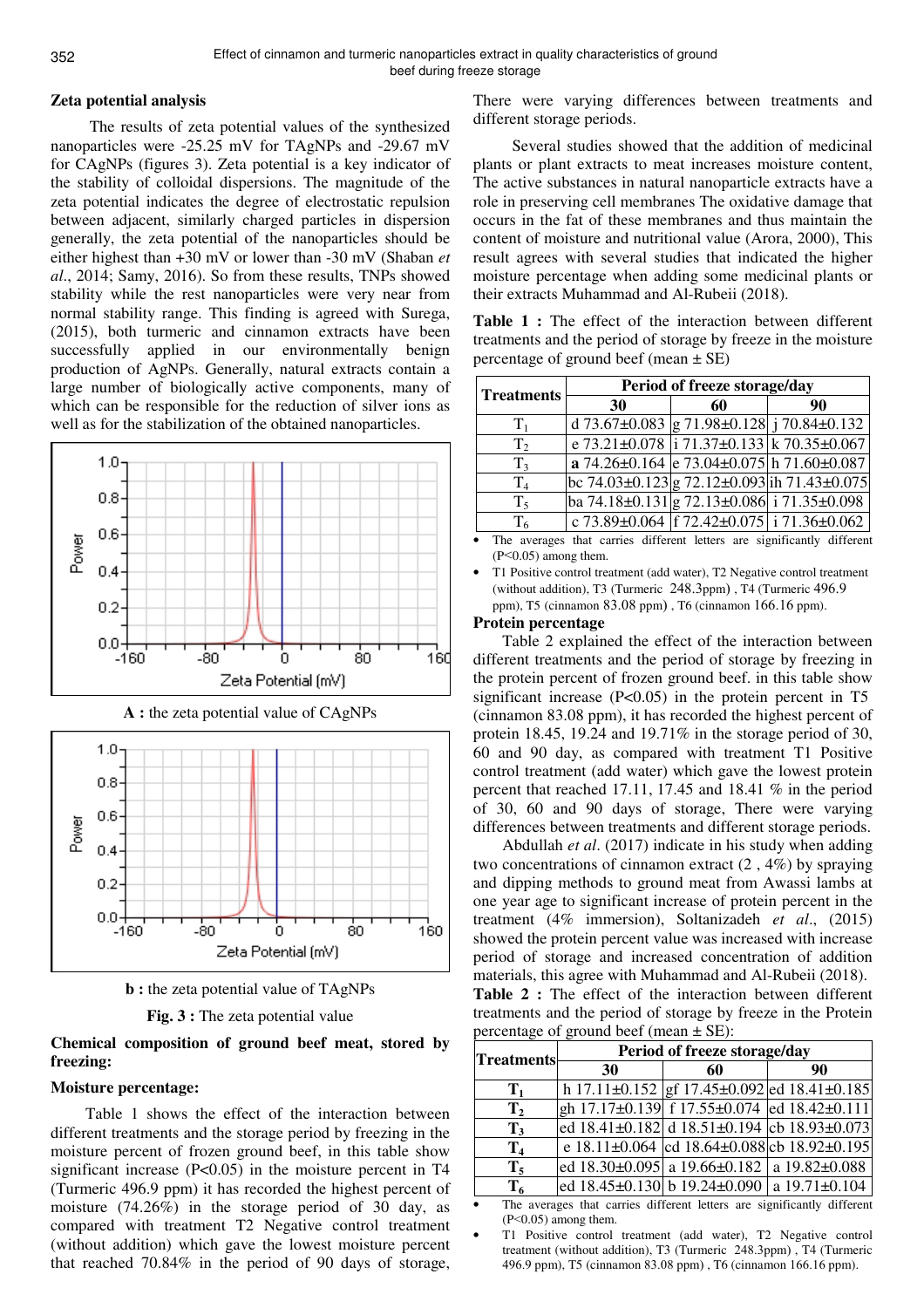#### **Fat percentage:**

The result in table 3 showed the effect of the interaction between the different treatments and the periods of frozen storage in the fat percentage in ground frozen beef, A significant decrease (P< 0.05) was observed in T3 (Turmeric 248.3 ppm), it was recorded at (5.42%) for 30 day period, while T1 Positive control treatment (add water)was recorded the highest fat percentage at (7.99 and 7.96%) for the period 60 and 90 days. Was significant difference between treatments with different storage periods. highest fat percent in the additives were due to the ability of natural additives to protect fat from oxidation and decomposition by preventing the formation of free radicals and Reactive Oxygen Species ROS (Jaworska *et al*., 2016) The lambs fed rosemary extract had a significant decrease  $(P \le 0.01)$  in fat percentage compared with the feed on the black seed and control (Al-Rubeii, 2008).

**Table 3:** The effect of the interaction between different treatments and the period of storage by freeze in the fat percentage of ground beef (mean  $\pm$  SE):

| <b>Treatments</b> | Period of freeze storage/day |                    |                    |
|-------------------|------------------------------|--------------------|--------------------|
|                   | 30                           | 60                 | 90                 |
| $\mathbf{T}_1$    | $i 6.83 \pm 0.023$           | a 7.99±0.025       | a 7.96±0.028       |
| $\mathbf{T}_2$    | $i 6.27 \pm 0.018$           | d $7.46 \pm 0.037$ | $b 7.66 \pm 0.031$ |
| $\mathbf{T}_3$    | $o$ 5.42 $\pm$ 0.022         | $k$ 6.16±0.017     | f 7.17±0.028       |
| $\mathbf{T}_4$    | m 5.76±0.038                 | e 7.26±0.022       | c 7.52±0.017       |
| $T_5$             | $n 5.63 \pm 0.018$           | 16.07±0.019        | $h\,6.91\pm0.036$  |
| $T_{\kappa}$      | m 5.75±0.015                 | 16.05±0.020        | g 6.98±0.012       |

The averages that carries different letters are significantly different  $(P<0.05)$  among them.

• T1 Positive control treatment (add water), T2 Negative control treatment (without addition), T3 (Turmeric 248.3 ppm), T4 (Turmeric 4969. ppm), T5 (cinnamon 83.08ppm), T6 (cinnamon 166.16ppm).

#### **Ash percentage:**

In table 4 were observed the effect of the interaction between the treatments and the different storage periods in the ash percentage of ground fresh beef frozen was recorded T5 (cinnamon 83.08 ppm) the lowest significant  $(P< 0.05)$ (1.19%) in the ash percent in 30 day period in freezing storage, while T2 Negative control treatment (without addition) was recorded highest percent of ash (1.89%) in period 90 day. As of the same table, it was also found that there was a significant effect  $(P<0.05)$  on the ash percent in freshly chopped veal for all treatments. And all periods of frozen storage. Previous studies showed a decrease in the ash content in treatments with additives plant extracts compared to control treatment (Moran, 2012), This is consistent with the results obtained by Muhammad & Al-Rubeii, (2018)

**Table 4:** The effect of the interaction between different treatments and the period of storage by freeze in the Ash percentage of ground beef (mean  $\pm$  SE):

| <b>Treatments</b> | Period of freeze storage/day |                      |                      |
|-------------------|------------------------------|----------------------|----------------------|
|                   | 30                           | 60                   | 90                   |
| $\mathbf{T}_1$    | f $1.53 \pm 0.007$           | d $1.73 \pm 0.017$   | $b$ 1.83 $\pm$ 0.027 |
| $\mathbf{T}_2$    | e $1.59 \pm 0.019$           | c $1.79 \pm 0.009$   | a 1.89±0.019         |
| $\mathbf{T}_3$    | $k$ 1.32 $\pm$ 0.006         | i 1.38±0.013         | g 1.49±0.009         |
| T <sub>4</sub>    | $11.28 \pm 0.011$            | $i$ 1.44 $\pm$ 0.021 | $h$ 1.46 $\pm$ 0.011 |
| $\mathbf{T}_{5}$  | $n 1.19 \pm 0.018$           | $k 1.31 \pm 0.018$   | f $1.52 \pm 0.017$   |
| $\mathbf{T_6}$    | m $1.24 \pm 0.008$           | $i$ 1.43 $\pm$ 0.011 | f $1.53 \pm 0.016$   |
|                   |                              |                      |                      |

• The averages that carries different letters are significantly different  $(P<0.05)$  among them.

• T1 Positive control treatment (add water), T2 Negative control treatment (without addition), T3 (Turmeric 248.3ppm , T4 (Turmeric 496.9 ppm), T5 (cinnamon 83.08 ppm), T6 (cinnamon 166.16 ppm).

#### **pH value**

 Table 5 shows the effect of the interaction between the treatments and the different of freezing storage periods in the pH value of ground beef, Treatment T5 (cinnamon 83.08 ppm), has significance ( $p < 0.05$ ) exceeded the pH value it was recorded the highest pH value 5.76, 5.89 and 6.19 in the 30,60 and 90 day period, Then the T6 (cinnamon 166.16ppm) followed and recorded value5.69, 5.53 and 5.59 in the 30,60 and 90 day period while T1 Positive control treatment (add water), was recorded the lowest significant difference in the pH value of (5.42) in the 30-day period. There were significant differences between treatments for different storage periods. The reason for the low pH in the early storage periods can be reduced meat water retention or because of attributed rapid activity of µ-calpain and cathepsins (Li *et al*., 2014). These results are agreed with those of Falowo *et al*. (2017).

**Table 5 :** The effect of the interaction between different treatments and the period of storage by freeze in pH value of ground beef (mean  $\pm$  SE):

| <b>Treatments</b> | Period of freeze storage/day |                    |                      |
|-------------------|------------------------------|--------------------|----------------------|
|                   | 30                           | 60                 | 90                   |
| $\mathbf{T}_1$    | $i 5.42 \pm 0.018$           | $i 5.53 \pm 0.012$ | $i 5.42 \pm 0.018$   |
| $\mathbf{T}_2$    | $h 5.61 \pm 0.018$           | $h 5.60 \pm 0.026$ | $h$ 5.61 $\pm$ 0.018 |
| $T_3$             | $h 5.59 \pm 0.027$           | $g 5.65 \pm 0.028$ | h $5.59 \pm 0.027$   |
| $\mathbf{T}_4$    | $h 5.61 \pm 0.015$           | f 5.68±0.017       | $h 5.61 \pm 0.015$   |
| $T_5$             | e 5.76±0.020                 | dc 5.89±0.018      | e 5.76±0.020         |
| $T_6$             | f $5.69 \pm 0.012$           | e 5.74±0.023       | f 5.69±0.012         |

• The averages that carries different letters are significantly different (P<0.05) among them.

• T1 Positive control treatment (add water), T2 Negative control treatment (without addition), T3 (Turmeric 248.3ppm), T4 (Turmeric 496.9 ppm), T5 (cinnamon 83.08 ppm), T6 (cinnamon 166.16 ppm).

#### **Thiobarbituric acid:**

 The results of table 6 indicated a significant decrease (P<0.05) in the value Thiobarbituric acid (TBA) in treatment T3 (Turmeric 248.3 ppm ((1.37mg malonealdehyde/Kg meat) in 90 day period, as compared with T1 Positive control treatment (add water) has significant increase (2.31 mg malonealdehyde/ Kg meat) in 90 day period, Significant differences were observed between the treatments and for different storage periods.This is consistent with the results of Falowo *et al*. (2017) which indicated a decrease in TBA value by increasing the concentration of additives when studying the antioxidant effect of *Moringa oleifera* and *Bidens pilosa* leaf extract on the physical and chemical properties of ground beef and cold storage for 6 days at 4 C. which is one of the by-products of oxidation of fats in meat and meat products due to the breakdown of peroxides. The gradual rise in the value of TBA during periods of cold storage of meat is normal as a result of oxidative processes and the production of free radicals and ROS and peroxides etc. (Amaral *et al*., 2018). the biogenic synthesized silver nanoparticles from *Salicornia brachiata* aqueous extract also exhibited excellent free radical scavenging activity (Seralathan *et al*., 2014), It is worth mentioning that the extracts in their nanostructures are more effective compared to the extracts of the same plant in natural form (Abdel-Aziz *et al*., 2014 and Baharara *et al*., 2015).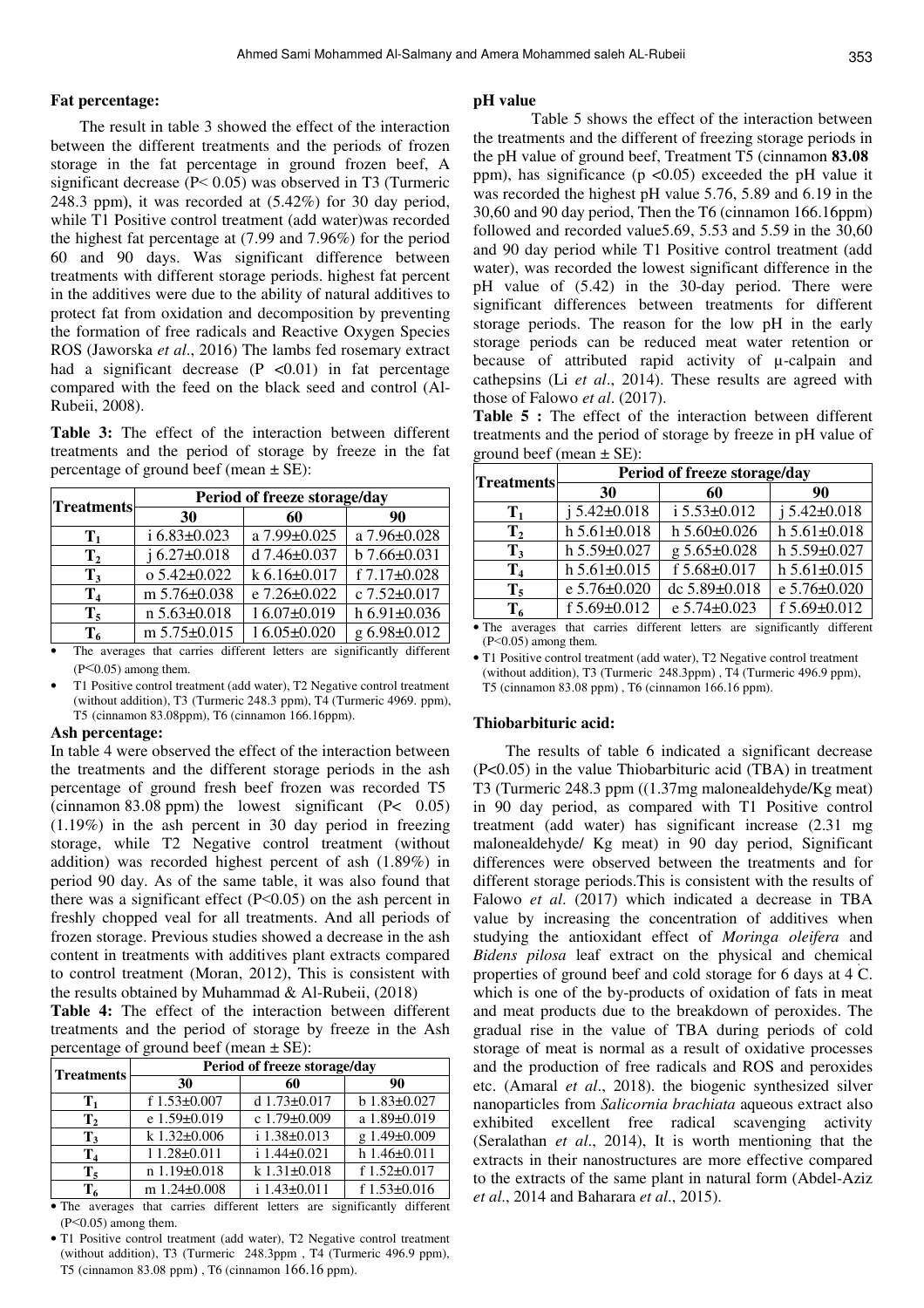**Table 6:** The effect of the interaction between different treatments and the period of storage by freeze in thiobarbituric acid values of ground beef (mean  $\pm$  SE)

| <b>Treatments</b> | Period of freeze storage/day |               |                    |
|-------------------|------------------------------|---------------|--------------------|
|                   | 30                           | 60            | 90                 |
| $T_{1}$           | i 1.31±0.033                 | e 1.64±0.033  | a 2.31±0.016       |
| T <sub>2</sub>    | i 1.28±0.017                 | f 1.58±0.018  | b 2.22±0.032       |
| $T_3$             | $1.16 \pm 0.027$             | h 1.37±0.034  | d 1.75±0.018       |
| T <sub>4</sub>    | $1.18 \pm 0.076$             | hg 1.41±0.027 | c 1.80±0.056       |
| $T_5$             | $1.19 \pm 0.017$             | g 1.45±0.032  | c $1.81 \pm 0.038$ |
| $\mathrm{T}_6$    | $1.20 \pm 0.023$             | g 1.44±0.012  | c 1.83±0.018       |

• The averages that carries different letters are significantly different  $(P<0.05)$  among them.

• T1 Positive control treatment (add water), T2 Negative control treatment (without addition), T3 (Turmeric  $248.3$ ppm), T4 (Turmeric  $496.9$  ppm), T5 (cinnamon 83.08 ppm), T6 (cinnamon 166.16 ppm).

#### **Thaw loss**

 The result in table 7 showed the effect of the interaction between the different treatments and the periods of frozen storage in the Thaw loss percentage in fresh ground beef, A significant decrease (P< 0.05) was observed in T4 (Turmeric 496.9 ppm), it was recorded at (1.32%) for 30 day period, while T1 Positive control treatment (add water) and T2 Negative control treatment (without addition)was recorded the highest Thaw loss percentage at (4.60 and 4.52%) for the period 90 days. Was significant difference between treatments with different storage. This is due to the effect of the addition of nanoparticles plant extracts, which have the role of antioxidants and the ability to protect the cell wall from the breakdown by the oxidation, which increases the stability and reduce the release of Exuded liquid from inside the cell, Abdullah *et al*. (2017) indicated that the use of cinnamon extract by spraying method at 2% concentration with Awassi lamb meat had a significant effect ( $P \le 0.05$ ) in reducing the Thaw loss compared to the control treatment. This is consistent with the results of Viuda-Martos *et al*. (2015).

**Table 7:** The effect of the interaction between different treatments and the period of storage by freeze in Thaw loss of ground beef (mean  $\pm$  SE):

| <b>Treatments</b> | Period of freeze storage/day |                    |                      |  |
|-------------------|------------------------------|--------------------|----------------------|--|
|                   | 30                           | 60                 | 90                   |  |
| $T_{1}$           | b 3.78±0.0163                | a 4.24±0.0105      | b 3.78±0.0163        |  |
| T <sub>2</sub>    | $b$ 3.81 $\pm$ 0.038         | a 4.21±0.064       | $b$ 3.81 $\pm$ 0.038 |  |
| $T_{3}$           | hi 1.52±0.072                | d $2.80 \pm 0.026$ | hi 1.52±0.072        |  |
| $\rm T_4$         | i 1.32±0.038                 | gf 2.13±0.015      | $i 1.32 \pm 0.038$   |  |
| $T_5$             | i 1.38±0.049                 | ef 2.34±0.048      | i 1.38±0.049         |  |
| $T_{6}$           | hg 1.88±0.063                | ed 2.69±0.136      | hg 1.88±0.063        |  |

The averages that carries different letters are significantly different (P<0.05) among them.

• T1 Positive control treatment (add water), T2 Negative control treatment (without addition), T3 (Turmeric 248.3ppm,) T4 (Turmeric 496.9 ppm), T5 (cinnamon 83.08 ppm), T6 (cinnamon 166.16 ppm).

### **Water Holding Capacity WHC**

Table 8 shows the effect of the interaction between the treatments and the different storage periods in WHC percentage of ground fresh beef, significant  $(P \le 0.05)$ treatment T3 (Turmeric 248.3 ppm) was recorded the highest WHC percentage (58.44%) in the period 30 day compared with T2 Negative control treatment (without addition), which recorded the lowest significant difference (P <0.05) (36.16%) In the 90-day period, in the same table, there were significant

differences between the treatments for different storage periods. Those natural additives protect protein and improve WHC to increase the concentration of natural additives (Soltanizadeh *et al.* (2014). also pointed out that the reason for the rise in WHC% is that these compounds contributed to raising the pH of treated meat, which increased WHC. (Viuda-Martos *et al*., 2015) This agreed with the results of Muhammad & Al-Rubeii (2018).

**Table 8:** The effect of the interaction between different treatments and the period of storage by freeze in Water Holding Capacity WHC of ground beef (mean  $\pm$  SE):

| <b>Treatments</b> | Period of freeze storage/day |                                                        |    |
|-------------------|------------------------------|--------------------------------------------------------|----|
|                   | <b>30</b>                    | 60                                                     | 90 |
| т.                |                              | d 51.85±0.165 jk 39.96±0.277 d 51.85±0.165             |    |
| T <sub>2</sub>    |                              | e 50.94±0.186 i 41.05±0.184 e 50.94±0.186              |    |
| T <sub>3</sub>    |                              | $\overline{a}$ 58.44±0.218 c 53.55±0.247 a 58.44±0.218 |    |
| T <sub>4</sub>    |                              | a 58.28±0.198 c 53.39±0.173 a 58.28±0.198              |    |
| $T_5$             |                              | c $53.74\pm0.265$ g $48.85\pm0.159$ c $53.74\pm0.265$  |    |
| T <sub>6</sub>    |                              | $b$ 54.37±0.248 f 49.48±0.219 b 54.37±0.248            |    |

• The averages that carries different letters are significantly different (P<0.05) among them.

• T1 Positive control treatment (add water), T2 Negative control treatment (without addition), T3 (Turmeric 248.3ppm), T4 (Turmeric 496.9 ppm), T5 (cinnamon  $83.08$  ppm), T6 (cinnamon 166.16 ppm).

#### **Conclusion**

 From the results obtained from this study, we can conclude that the addition of Cinnamon and turmeric nanoparticles extract to ground beef, which frozen stored resulted in increased moisture and protein percentages with decreased fat and ash percentage and led to a significant improvement in pH of meat WHC percent for ground beef and decreased Thaw loss percent and oxidation indicators TBA.

### **References**

- Abdel-Aziz, M.S.; Shaheen, M.S.; El-Nekeety, A.A. and Abdel-Wahhab, M.A. (2014). Antioxidant and antibacterial activity of silver nanoparticles biosynthesized using *Chenopodium murale* leaf extract. Journal of Saudi Chemical Society, 18(4): 356-363.
- Abdullah, M.Kh.; Ibraheem, M.W. and Maddi, H.A.A. (2017). Spray and Dipping Semitendinosus Muscle of Awassi Lambs Meat in A Different Concentrations of Cinnamon Leaf Extract and Their Impact of some Qualitative Traits. Tikrit Journal for Agricultural Sciences, 17(4): ISSN-1813-1646.
- Ahn, J.; Grün, I.U. and Mustapha, A. (2007). Effects of plant extracts on microbial growth, color change, and lipid oxidation in cooked beef. Food microbiology, 24(1): 7- 14.
- Al-Rubeii, A.M.S. (2008). Effect of some medicinal plants supplementation on Muscles Weight , Chemical Composition, Carcass Fat Partitioning And Distribution of Awassi lambs. J. of Agri. Rese. Kafrelsheikh Univ. VOL 34(2): 445-463.
- Amaral, A.B.; Silva, M.V. da and Lannes, S.C. da S. (2018) 'Lipid oxidation in meat: mechanisms and protective factors – a review', Food Science and Technology, 38(1): 1–15.
- Anuj, S.A. and Ishnava, K.B. (2013). Plant mediated synthesis of silver nanoparticles by using dried stem powder of *Tinospora cordifolia*, its antibacterial activity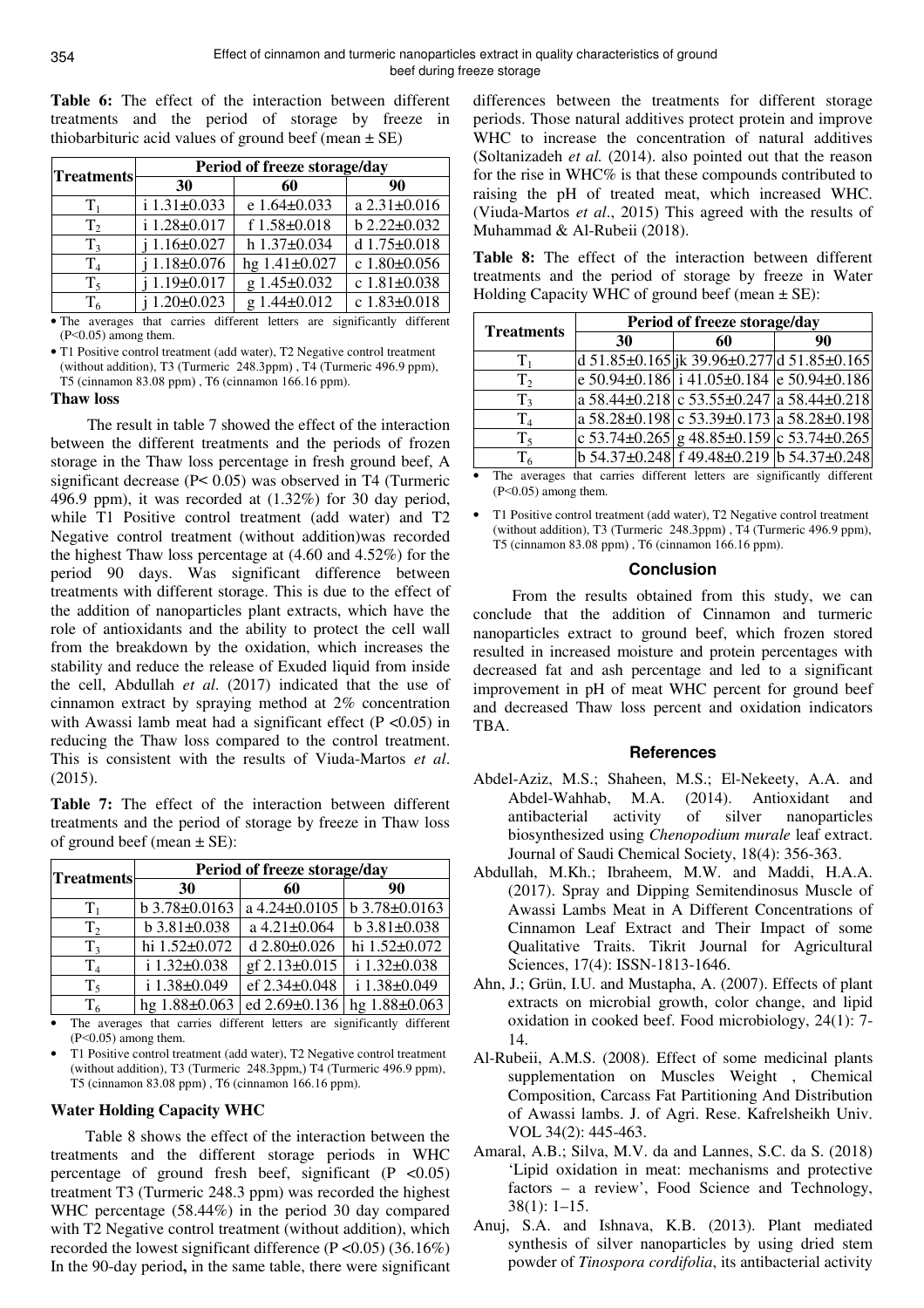and comparison with antibiotics. Int J Pharm Bio Sci., 4(4): 849-863.

- Arora, A.M.; Nair, G. and Strasburg, G.M. (2000). Structure activity relationships for antioxidant activities of series of flavonoids. J. Free radic Biol. Med., 24: 1355-1363.
- Baharara, J.; Namvar, F.; Ramezani, T.; Mousavi, M. and Mohamad, R. (2015). Silver nanoparticles biosynthesized using *Achillea biebersteinii* flower extract: apoptosis induction in MCF-7 cells via caspase activation and regulation of Bax and Bcl-2 gene expression. Molecules, 20(2): 2693-2706.
- Barbosa-Pereira, L.; Bilbao, A.; Vilches, P.; Angulo, I.; LLuis, J.; Fité, B. and Cruz, J.M. (2014). Brewery waste as a potential source of phenolic compounds: Optimization of the extraction process and evaluation of antioxidant and antimicrobial activities. Food chemistry, 145: 191-197.
- Bindhu, M.R. and Umadevi, M. (2013). Synthesis of monodispersed silver nanoparticles using *Hibiscus cannabinus* leaf extract and its antimicrobial activity. Spectrochimica Acta Part A: Molecular and Biomolecular Spectroscopy, 101: 184-190.
- Dave, D. and Ghaly, A.E. (2011). Meat spoilage mechanisms and preservation techniques: a critical review. American Journal of Agricultural and Biological Sciences, 6(4): 486-510.
- Dimitrijevic, R.; Cvetkovic, O.; Miodragović, Z; Simic, M; Manojlović, D. and Jovic, V. (2013). SEM/EDX and XRD characterization of silver nanocrystalline thin film prepared from organometallic solution precursor. J. Min. Metall. Sect. B-Metall., 49(1): 91-95.
- Falowo, A.B.; Muchenje, V.; Hugo, A.; Aiyegoro, O.A. and Fayemi, P.O. (2017). Antioxidant activities of Moringa oleifera L. and Bidens pilosa L. leaf extracts and their effects on oxidative stability of ground raw beef during refrigeration storage. CyTA-Journal of Food, 15(2): 249-256.
- Gurunathan, S.; Jeong, J.K.; Han J.W.; Zhang, X.F.; Park, J.H.; and Kim, J.H. (2015). Multidimensional effects of biologically synthesized silver nanoparticles in *Helicobacter pylori*, *Helicobacter felis*, and human lung (L132) and lung carcinoma A549 cells*.* Nanoscale Res. Lett., 10(1): 35-52.
- Helen, S.M. and Rani, M.H.E. (2015). "Characterization and antimicrobial study of nickel nanoparticles synthesized from dioscorea (Elephant Yam) by green route," International Journal of Science and Research, 4(11): 216-219.
- Jaworska, D.; Czauderna, M.; Przybylski, W. and Rozbicka-Wieczorek, A.J. (2016). Sensory quality and chemical composition of meat from lambs fed diets enriched with fish and rapeseed oils, carnosic acid and selenocompounds. Meat science, 119, 185-192.
- Krishnadhas, L.; Santhi, R. and Annapurani, S. (2017). Green Synthesis of Silver Nanoparticles from the Leaf Extract of *Volkameria inermis*. International Journal of Pharmaceutical and Clinical Research, 9(8): 610-616.
- Li, P.; Wang, T.; Mao, Y.; Zhang, Y.; Niu, L.; Liang, R. and Luo, X. (2014). Effect of ultimate pH on postmortem myofibrillar protein degradation and meat quality characteristics of Chinese yellow crossbreed cattle. The Scientific World Journal, 2014.
- Mitropoulou, G.; Fitsiou, E.; Stavropoulou, E.; Papavassilopoulou, E.; Vamvakias, M.; Pappa, A. and

Kourkoutas, Y. (2015). Composition, antimicrobial, antioxidant, and antiproliferative activity of *Origanum dictamnus* (dittany) essential oil. Microbial ecology in health and disease, 26(1): 26543.

- Moran, L.; Andres, S.; Bodas, R.; Prieto, N. and Giráldez, F.J. (2012). Meat texture and antioxidant status are improved when carnosic acid is included in the diet of fattening lambs. Meat Science, 91(4): 430–434.
- Muhammad, A.A. and AL-Rubeii A.M.S. (2018). Effect of partial replacement of nitrate with annatto seeds powder in the physical and chemical properties of chilled beef sausages. Journal of Research in Ecology, 6(2): 1883– 1892.
- Ojha, S.; Sett, A. and Bora, U. (2017). Green synthesis of silver nanoparticles by *Ricinus communis* var. carmencita leaf extract and its antibacterial study. Advances in Natural Sciences: Nanoscience and Nanotechnology, 8(3): 035009.
- Rajoriya, I.P. (2017). Green synthesis of silver nanoparticles, their characterization and antimicrobial potential. PhD thesis, Jacob Institute of Biotechnology & Bioengineering, Sam Higginbottom University of Agriculture, Technology & Sciences, Allahabad, India.
- Ravichandran, R. (2010). Nanoparticles in drug delivery: potential green nanobiomedicine applications. Int J Nanotechnol Biomed. 1:108-130.
- Roco, M.C.; Mirkin, C.A. and Hersam M.C. (2010). Nanotechnology Research Directions for Societal Needs in 2020: Retrospective and Outlook, World Technology Evaluation Center (WTEC) and the National Science Foundation (NSF), Springer.
- Samy, M.S. (2016). Studying the effect of newly synthesized cationic surfactant on silver nanoparticles formation and their biological activity. J Mole Liq, 216: 137-145.
- Santos, J.S. and Oliveira, M.B.P.P. (2012). Alimentos frescos minimamente processados embalados em atmosfera modificada. Braz. Journal Food Tech. Campinas., 15(1): 1–14.
- Saware, K.; Sawle, B.; Salimath, B.; Jayanthi, K. and Abbaraju, V. (2014). Biosynthesis and characterization of silver nanoparticles using *Ficus benghalensis* leaf extract. International Journal of Research in Engineering and Technology, 3(5): 867-874.
- Seralathan, J.; Stevenson, P.; Subramaniam, S.; Raghavan, R.; Pemaiah, B. and Sivasubramanian, A*.* (2014). Spectroscopy investigation on chemo-catalytic, free radical scavenging and bactericidal properties of biogenic silver nanoparticles synthesized using *Salicornia brachiata* aqueous extract. Spectrochim Acta A Mol Biomol Spectrosc; 118: 349-55.
- Shaban, S.M.; Aiad, I.; El-Sukkary, M.M.; Soliman, E.A.; El-Awady, M.Y. (2014). One step green synthesis of hexagonal silver nanoparticles and their biologicalactivity. Journal of Industrial and Engineering Chemistry, 20: 4473-4481.
- Singh, P.K.; Jairath, G. and Ahlawat, S.S. (2016). Nanotechnology: a future tool to improve quality and safety in meat industry. J. Food Sci. Tech. 53(4):1739- 1749.
- Soltanizadeh, N. and Ghiasi-Esfahani, H. (2014). 'Qualitative improvement of low meat beef burger using Aloe vera', Meat Science, 99: 75–80.